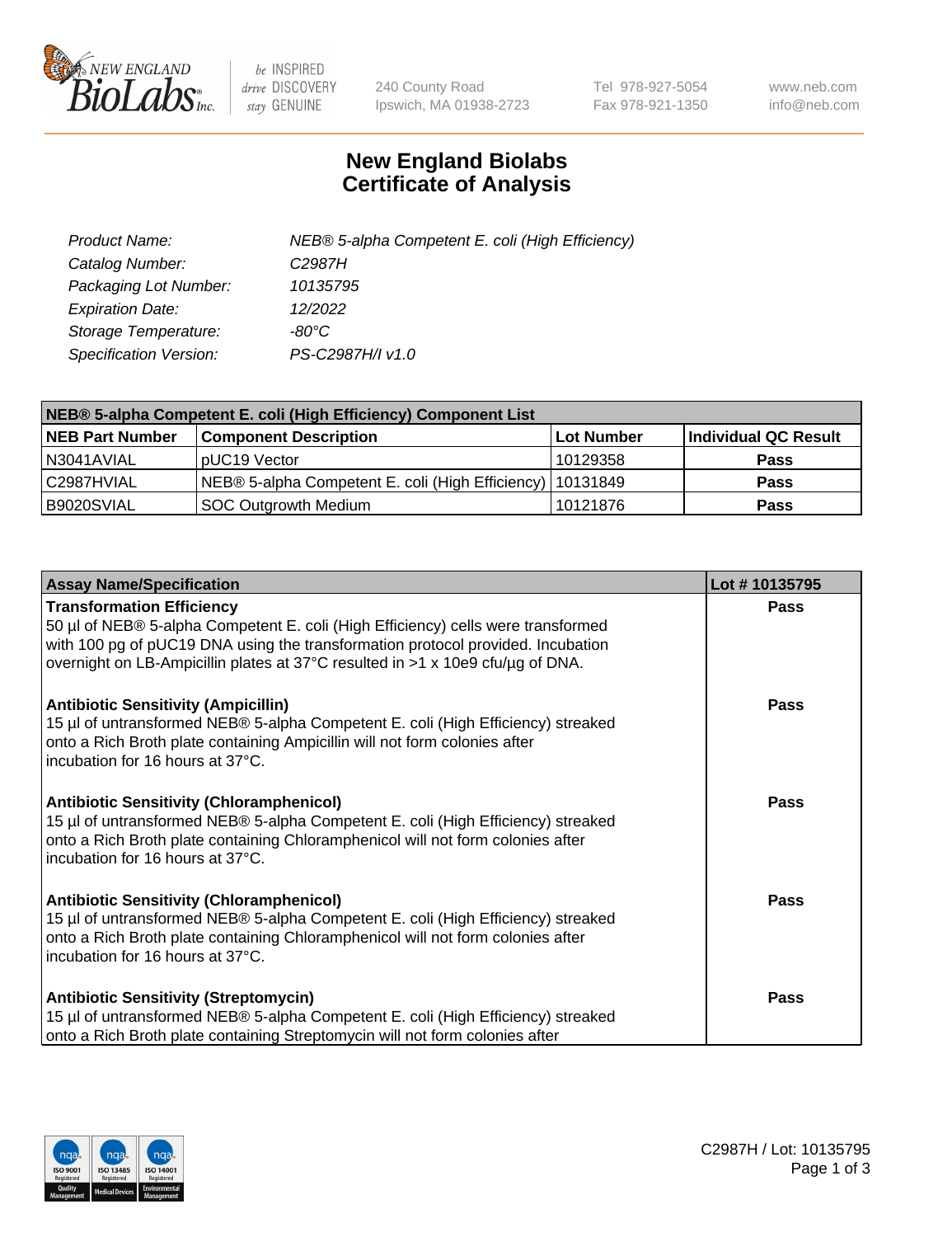

be INSPIRED drive DISCOVERY stay GENUINE

240 County Road Ipswich, MA 01938-2723 Tel 978-927-5054 Fax 978-921-1350

www.neb.com info@neb.com

| <b>Assay Name/Specification</b>                                                                                                                                                                                                                         | Lot #10135795 |
|---------------------------------------------------------------------------------------------------------------------------------------------------------------------------------------------------------------------------------------------------------|---------------|
| incubation for 16 hours at 37°C.                                                                                                                                                                                                                        |               |
| <b>Antibiotic Sensitivity (Spectinomycin)</b><br>15 µl of untransformed NEB® 5-alpha Competent E. coli (High Efficiency) streaked<br>onto a Rich Broth plate containing Spectinomycin will not form colonies after<br>incubation for 16 hours at 37°C.  | Pass          |
| Antibiotic Sensitivity (Nitrofurantoin)<br>15 µl of untransformed NEB® 5-alpha Competent E. coli (High Efficiency) streaked<br>onto a Rich Broth plate containing Nitrofurantoin will not form colonies after<br>incubation for 16 hours at 37°C.       | Pass          |
| <b>Antibiotic Sensitivity (Kanamycin)</b><br>15 µl of untransformed NEB® 5-alpha Competent E. coli (High Efficiency) streaked<br>onto a Rich Broth plate containing Kanamycin will not form colonies after incubation<br>for 16 hours at 37°C.          | Pass          |
| <b>Antibiotic Sensitivity (Tetracycline)</b><br>15 µl of untransformed NEB® 5-alpha Competent E. coli (High Efficiency) streaked<br>onto a Rich Broth plate containing Tetracycline will not form colonies after<br>incubation for 16 hours at 37°C.    | Pass          |
| <b>Blue-White Screening (α-complementation, Competent Cells)</b><br>NEB® 5-alpha Competent E. coli (High Efficiency) were shown to be suitable for<br>blue/white screening by $\alpha$ -complementation of the $\beta$ -galactosidase gene using pUC19. | Pass          |
| Phage Resistance ( $\phi$ 80)<br>15 µl of untransformed NEB® 5-alpha Competent E. coli (High Efficiency) streaked<br>onto a Rich Broth plate does not support plaque formation by phage $\phi$ 80 after<br>incubation for 16 hours at 37°C.             | Pass          |

This product has been tested and shown to be in compliance with all specifications.

One or more products referenced in this document may be covered by a 3rd-party trademark. Please visit <www.neb.com/trademarks>for additional information.